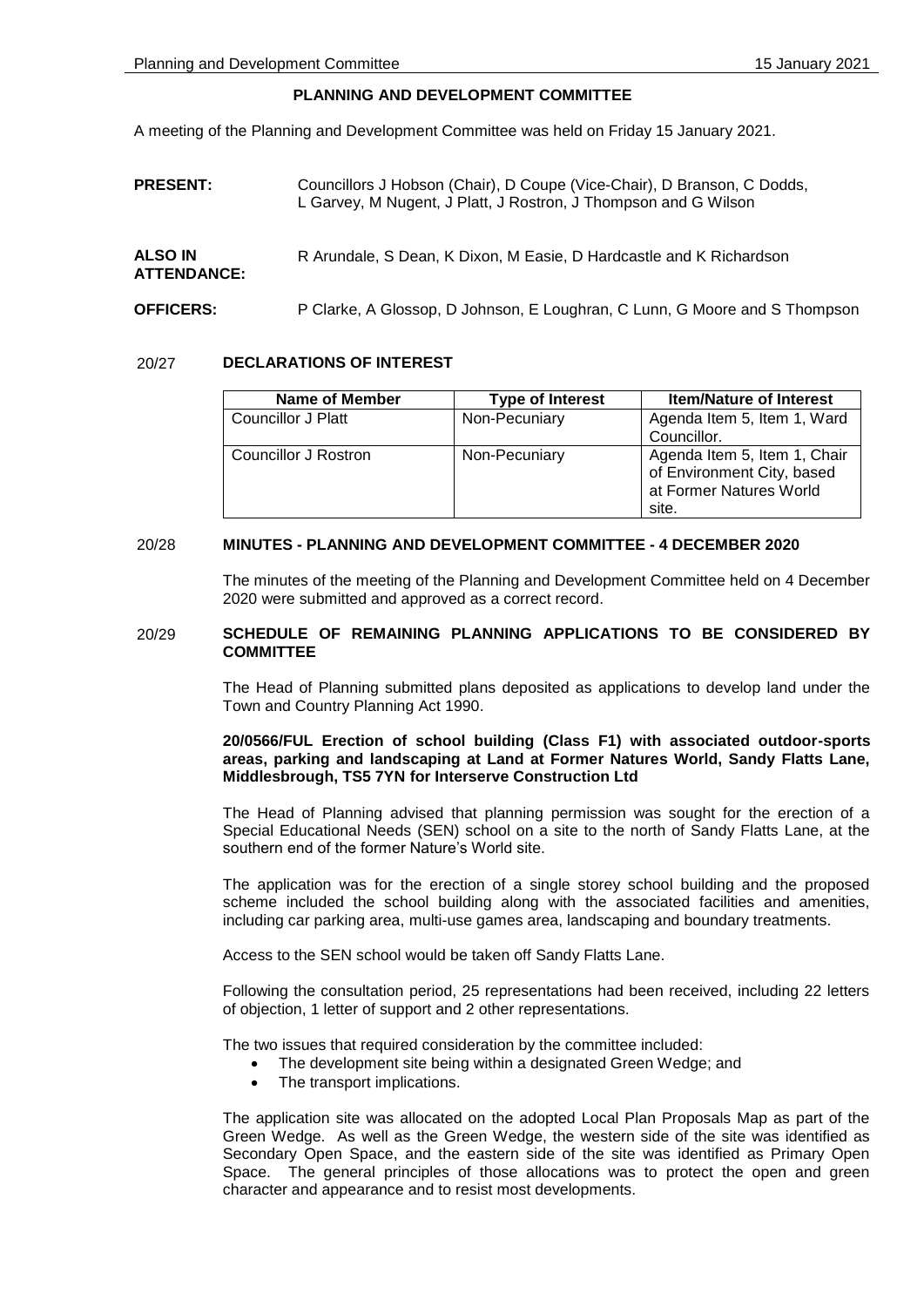The Head of Planning commented that the benefits of the proposed SEN school to the local community were considered to outweigh the loss of part of the Green Wedge. It was also concluded that the application site occupied a relatively small area of the larger Green Wedge allocation and that the green character and open appearance of the Green Wedge was not significantly harmed. It was considered that if tree planting and landscaping were to be incorporated, along the south western boundary of the site, that would reduce the visual impact of the development on the Green Wedge.

In terms of transport implications, it was explained that due to the nature of the school, the applicant had advised that most pupils would arrive in either arranged taxis or minibuses. The number of pupils that would arrive in private car was negligible and, as such, it was not envisaged that there would be the type of parking issues that could be seen at other schools. It was advised that there would be only 84 pupils on the school roll.

With regards to the proposal, it had been identified that there would be a material impact at the junction of Sandy Flatts Lane/Ladgate Lane. Further investigation had identified that the issue at the junction was due to the operation of the adjacent Blue Bell roundabout and the interaction of queues between those junctions. Therefore, officers had negotiated and secured a contribution of £22,500 from the school. If approval was granted, that funding would be secured through a Section 106 legal agreement. The majority of the contribution would be used towards feasibility, design and estimate studies for a mitigation scheme at the Blue Bell roundabout. Funding to deliver the mitigation scheme would then come forward proportionately from other sources that could include other S106s, capital funding or grants.

It was also added that £2,500 of the £22,500 contribution would be used towards the provision of School Keep Clear markings and zig-zags to assist in keeping the school frontage clear of any on-street parking.

Whilst it had been analysed that there would be an impact on the operation of the network, it was not at a level that would be considered as severe, which was the test in the NPPF against which a refusal could be considered.

The officer recommendation was to approve conditionally, subject to the signing of a Section 106 legal agreement.

It was advised that condition 10, which was outlined in the submitted report and related to the implementation of Traffic Regulation Orders, would no longer be required due to the signing of a Section 106 legal agreement.

The Agent was elected to address the committee, in support of the application.

In summary, the Agent explained that:

Objectors had commented on the impact of the proposed development on highways, ecology and the loss of trees. In response to those concerns, the Applicant had agreed to:

- provide £22,500 to mitigate the highways impact of the scheme;
- retain parts of the tree belt along the eastern boundary of the site, which would assist in screening and limiting the visual impact of the proposed building on the wider Green Wedge; and
- provide boundary planting for the southern part of the site to better integrate the proposed development with the surrounding natural environment.

It was also added that the school was looking into providing bat boxes and tubes within the building elevations and barn owl loft boxes.

The following benefits were outlined by the Agent:

- There was an evident need for the proposed development, as the temporary accommodation for the school was nearing capacity.
- There was a number of children with SEN that had been required to access education outside the area.
- The number of children with SEN was increasing.

The proposed development would:

provide high-quality, specialist education for those children with SEN;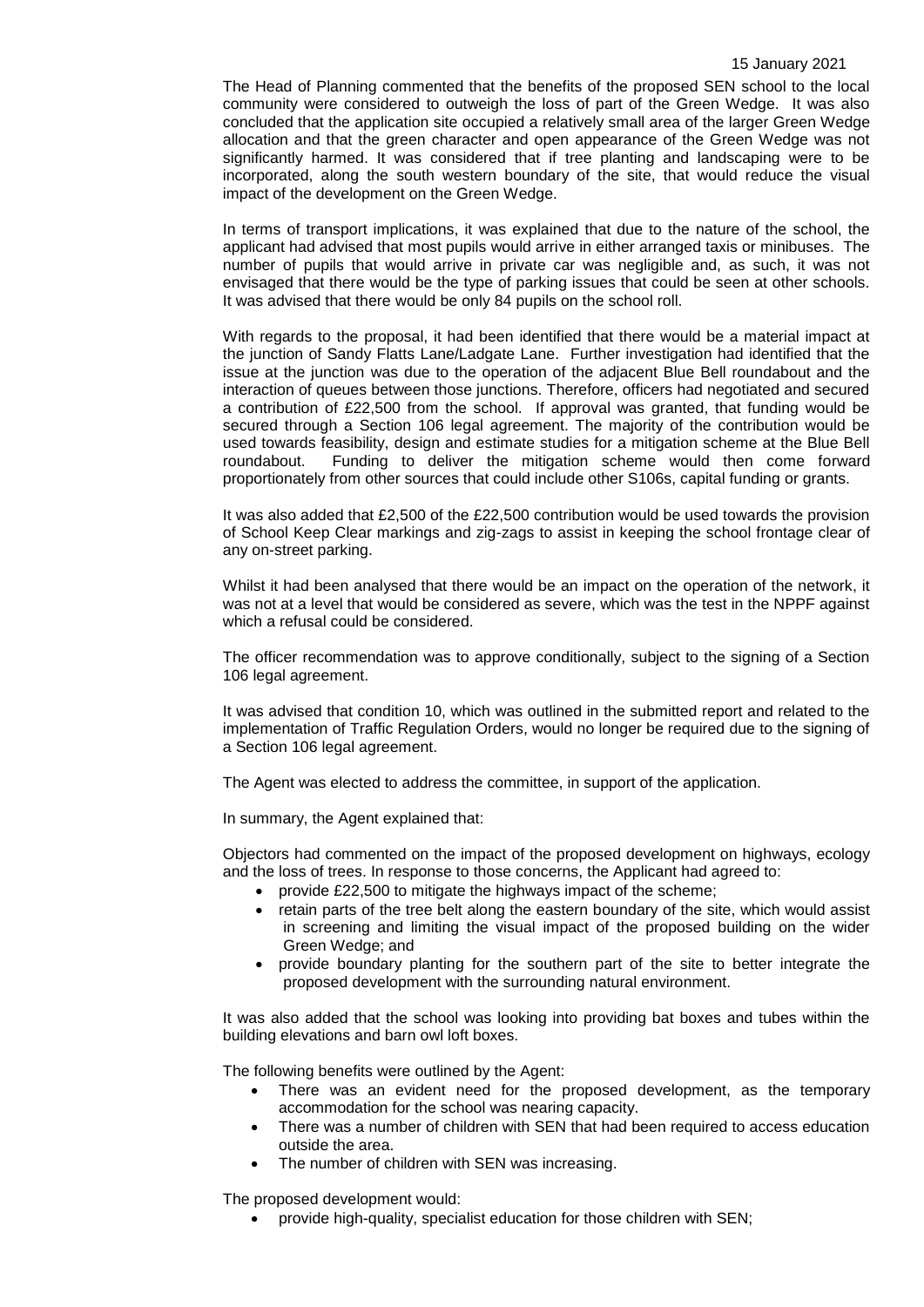- reduce the number of children being educated outside of the borough, which would result in financial savings for the Local Authority;
- would create 64 direct and 96 indirect jobs during the construction period;
- be high-quality and sustainable; and
- achieve ecological net gains.

The Agent commented that the benefits of the proposed school to the community, as a whole, outweighed the loss of the Green Wedge.

A Ward Councillor was elected to address the committee.

On balance the Ward Councillor was in favour of the proposed development but shared the concerns of residents in respect of the highway implications. It was commented that concerns had been raised in respect of the width of Sandy Flatts Lane, it being insufficient to enable two-way traffic flow and it included a blind bend where there had been a number of accidents in the past. The Ward Councillor also questioned the spending of the Section106 monies and expressed concern that a substantial amount was being used to fund a mitigation scheme at the Blue Bell roundabout, rather than mitigating the highway impact for nearby residents in the immediate vicinity of the site.

A discussion ensured and Members discussed the highway impact of the scheme. One Member suggested that the spending of the Section 106 monies should be revisited to ensure that a sufficient amount of work would be undertaken to mitigate the impact of the scheme on nearby residents. In response, the Head of Planning explained that the majority of the money would be allocated to a mitigation scheme at the Blue Bell roundabout as the material impact at the junction of Sandy Flatts Lane/Ladgate Lane was due to the operation of the roundabout and the interaction of queues between those junctions.

The Head of Planning advised that although the proposed development could be considered contrary to Policy E2 (Green Wedge), it was considered that the benefits of the proposed special educational needs school outweighed the loss of the Green Wedge. Moreover, the site area was a relatively small area of the larger Green Wedge allocation, which extended as far north as Linthorpe and as far east as Marton Road. As for the lost piece of Green Wedge, it was considered that tree planting and landscaping along the south western boundary of the site would reduce the visual impact of the development on the Green Wedge.

Overall, the officer recommendation was to approve the application, subject to conditions and the signing of the Section 106 agreement.

**ORDERED** that the application be **Approved on Condition** for the reasons set out in the report, subject to the signing of the Section 106 agreement and further discussion regarding the allocation of funding.

## **20/0594/FUL Social garden and community hub comprising of single storey building including workshops, cafe and shop with parking and ancillary spaces at Land at Corner of Stockton Street/Commercial Street Middlesbrough for Mr Denny**

The Head of Planning advised that planning permission was sought for the erection of a building and creation of a site to provide a therapeutic support and opportunities hub, which allowed individuals and groups of differing backgrounds and abilities to engage with outdoor activities. The building planned to provide facilities for growing various fruit and vegetables, a street-front shop and cafe, and craft workshops.

The building proposed was a single storey L shape structure, parking would be provided along the eastern boundary served off Commercial Street and the majority of the site was garden space. The boundary was intended to be created by a fence interspersed with short sections of wall.

The committee were shown various images that provided information on the location, floor plans, elevations and artist impressions.

The Head of Planning advised that there had been no objections to the application. It was explained that the reason the application required consideration by the committee was due to the fact that the proposal was a departure from the adopted Local Plan.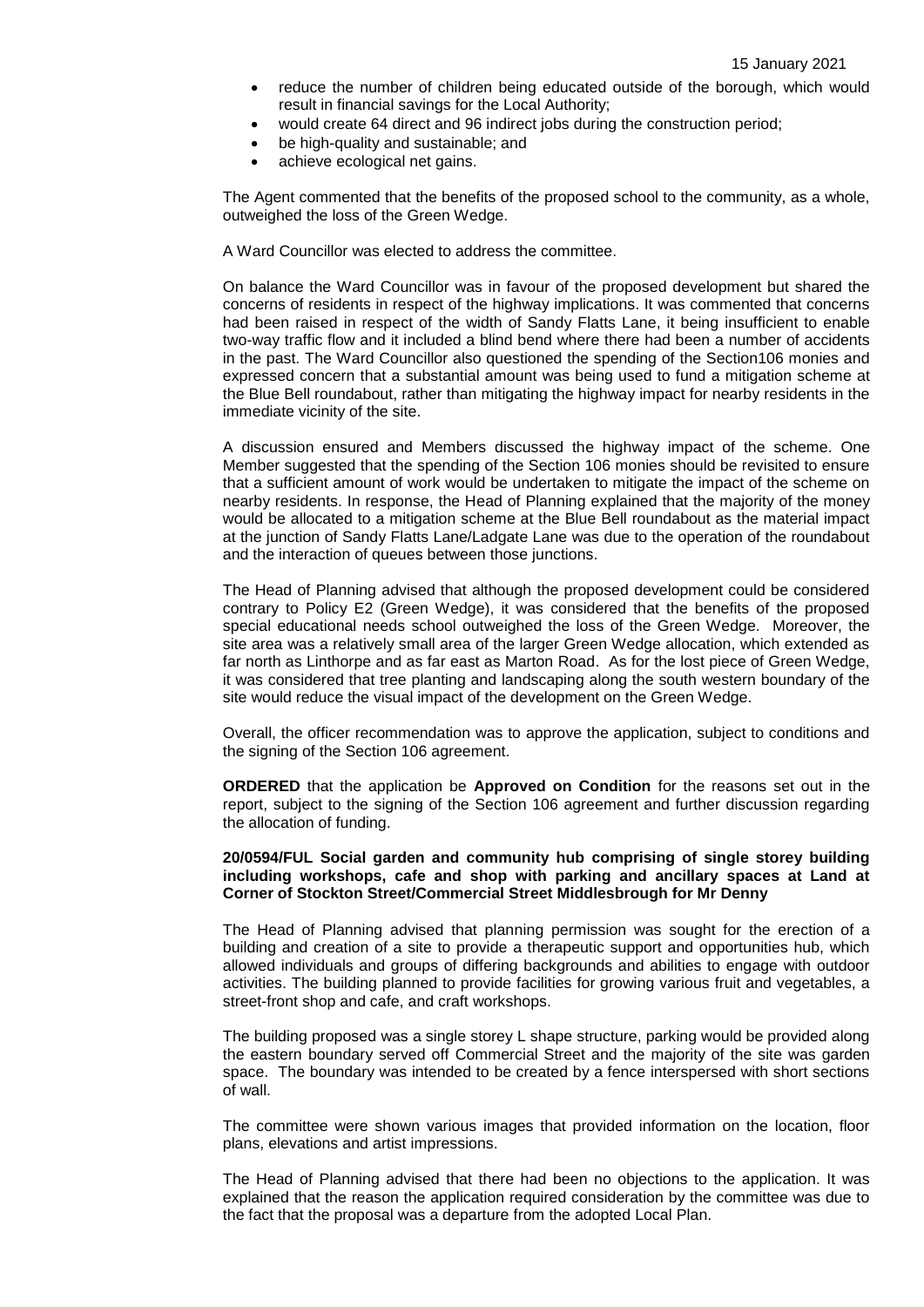There were two issues that required consideration by Members:

- the principle of the development: and
- the impact on the historical environment.

The proposal was in an area of Middlehaven identified in the Local Plan for residential uses. However, the scheme was considered to be a good fit with the wider aspirations for Middlehaven and planned to support the delivery of the remainder of the area for a high quality residential offer. In particular, the proposal would provide an important buffer and transitional zone between the surrounding industrial uses and any future residential development, enhancing the environment and the attractiveness as a place to live. Importantly, the proposal was not considered to have any adverse impacts upon the heritage assets of the Middlehaven area.

An important consideration had been how the proposal would interact with the historic environment. The closest listed structures were the Old Town Hall and Clock Tower (Grade II) and Customs House (Grade II) and those were within a relative close proximity to the site, whereby their setting and significance would be affected by the proposed development.

The application site was the north western most plot within the Middlehaven Regeneration Area, a cleared and vacant site of multiple development plots centred around the old Middlesbrough Town Hall. Stockton Street was located to the west, Commercial Street to the north and a grouping of 2 storey historic buildings known as 'My Place' to the east. Vacant land was located to the south. The site sloped up from a low northwest point to a high southeast point towards the Middlesbrough Old Town Hall, which was located within the centre, and highest part within the Middlehaven area.

The impact of the proposed scheme had been considered against a number of key listed buildings in the locality and the historic grid pattern of the Middlehaven area. Importantly, the proposal was considered to have a positive impact on the setting and long-term viability for the Old Town Hall. Overall, it was considered that the proposed social garden would be a positive addition to the Middlehaven area that respected the key principles of the grid pattern, did not result in harm to the heritage of the area and planned to allow a modern development to take place and frame the northwest corner of the Middlehaven regeneration area.

The proposal was considered acceptable and it was officer recommendation that the application be approved, subject to conditions.

In response to a Member's query regarding parking, the Principal Transport Engineer advised that 20 car spaces were proposed, together with some cycle parking. Whilst the nature of development was bespoke, a combination of using first principles with regards to staffing/visitors and the Tees Valley Design Guide had demonstrated that the level of parking proposed was realistic.

Members welcomed the proposed scheme, in particular the role of the development in securing the wider aspirations for the successful regeneration of Middlehaven.

**ORDERED** that the application be **Approved on Condition** for the reasons set out in the report.

## **20/0623/FUL Change of use from dwellinghouse (C3) to residential institution (C2 - Children's Home) 24 Church Lane Acklam, Middlesbrough, TS5 7EG for GAC Family Services Ltd**

The Head of Planning advised that planning permission was sought for the change of use of 24 Church Lane from a dwellinghouse (C3) to a children's home (C2 use). The site was a semi-detached four bedroomed property located on a corner plot at the junction of Church Lane and Thirlmere Avenue. The property was sited within a predominantly residential area of Acklam.

The proposed children's home planned to provide accommodation for a maximum of three children between the ages of 8 and 18 years with 24 hour adult support, provided on a shift basis. Two members of staff would be present at the premises with an Ofsted registered manager living close by. There would be no external alterations to the property, with an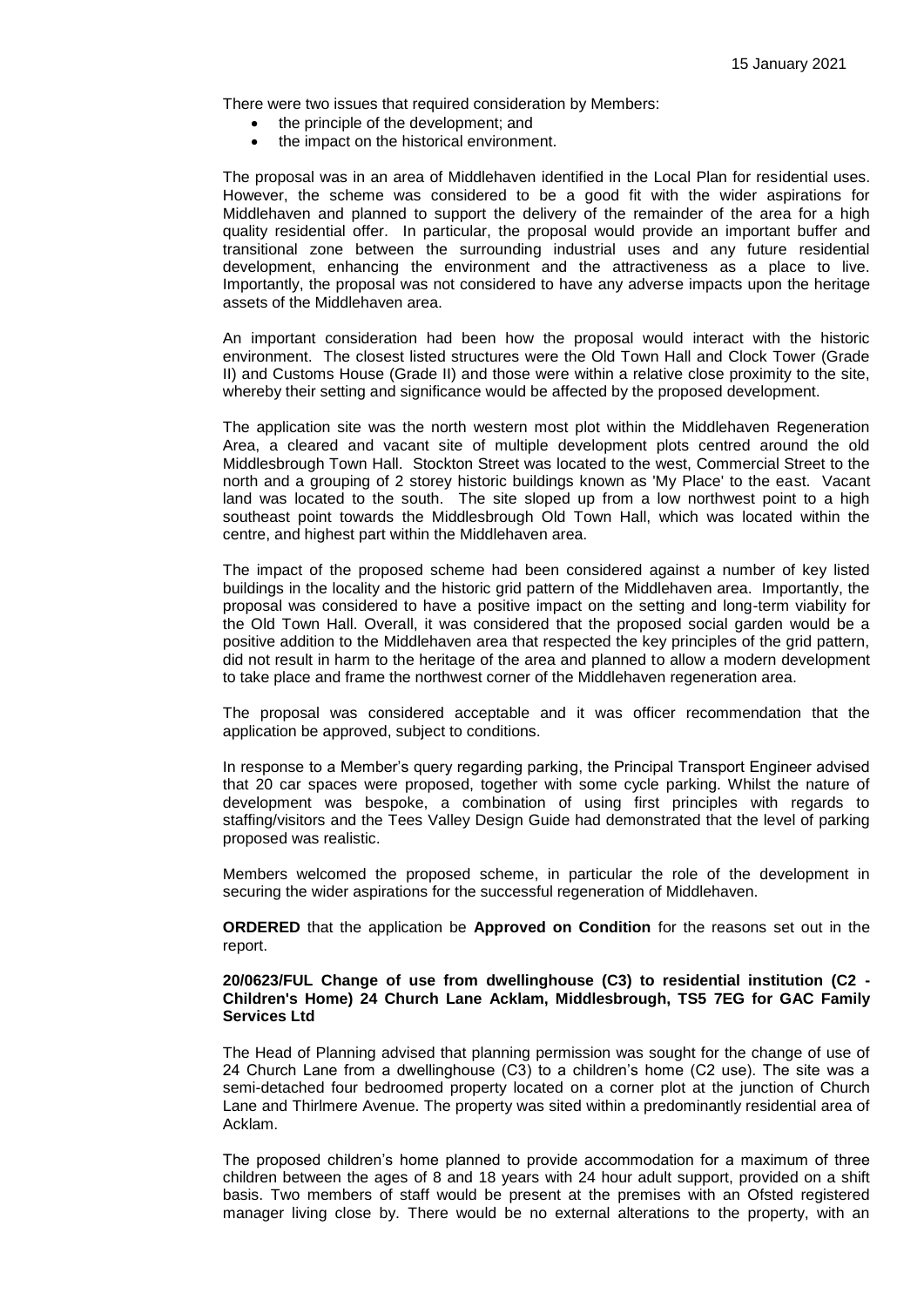existing detached garage located within the curtilage of the property and a large area of hard standing located to the east side of the property.

The Head of Planning advised that if Members were minded to approve the application, a condition would be attached stating that the premises shall be used for a three person children's home and for no other purpose, including any other purpose in Class C2.

Following the consultation process, there had been 46 letters of objection received. The objections related to an increase in the volume of traffic and off-street parking, noise, light, privacy, litter, anti-social behaviour/ crime, the impact on character and appearance of the streetscene and the community, not suitable location for the use, no requirement for the facility, devaluation of properties, wider consultation should take place and not in accordance with the National Planning Policy Framework (NPPF) and local plan policies.

There had been 2 letters of support received for the proposal, which related to the proposal being a worthwhile cause and good for the community in helping out children and keeping them safe from harm and abuse with high-quality care and support in education and healthcare.

The proposal had been considered against national and local policy. It was considered that the proposed use was acceptable in the area of Acklam and the loss of a single dwellinghouse would not have a significant impact on the Council's Housing Delivery Strategy. It was considered that the level of the intended use, as a three person occupancy children's home, and the fact there would be no external alterations to the property meant the proposed change of use would have no significant impact on the character and appearance of the area or the amenity of the neighbouring properties.

The officer recommendation was to approve the application, subject to conditions.

A representative of the Applicant was elected to address the committee, in support of the application.

In summary, the Applicant's representative explained that:

- The number of children in care had risen by 28% over the last decade and was rising due to lockdown, therefore, there was an increased need for top-level care provision.
- GAC Family Services Ltd had the structure, knowledge and experience to provide high-level quality care for children and young people.
- The property was considered to be within a sustainable location, which provided good transport links and was close to local amenities, including a thriving community hub.
- All children and young people would be screened to ensure that the service could meet their individual needs.
- An Ofsted registered manager would be employed and two members of staff would be present at the premises. Staff members would all be fully trained.
- The home would be subject to robust risk assessments and behaviour management plans.
- The development would be fully regulated by Ofsted.
- GAC Family Services Ltd aimed to ensure that no noise, nuisance or disturbance would be encountered by neighbouring properties.

A discussion ensued and several Members commented on the Ofsted registration process. The Applicant's representative commented that if approval was granted:

- the property would be registered as a children's home and regulated by Ofsted;
- the home would be unable to open until it met Ofsted regulations;
- the Ofsted registered manager would live locally;
- the children's home would build links with the Local Authority; and
- the duration of placements would be dependent on each child or young person's care plan.

In response to a Member's query, the Applicant's representative explained that following a location risk assessment, given the lack of provision in the area and the increasing number of children in care, Middlesbrough had been identified as a suitable location to open a children's home.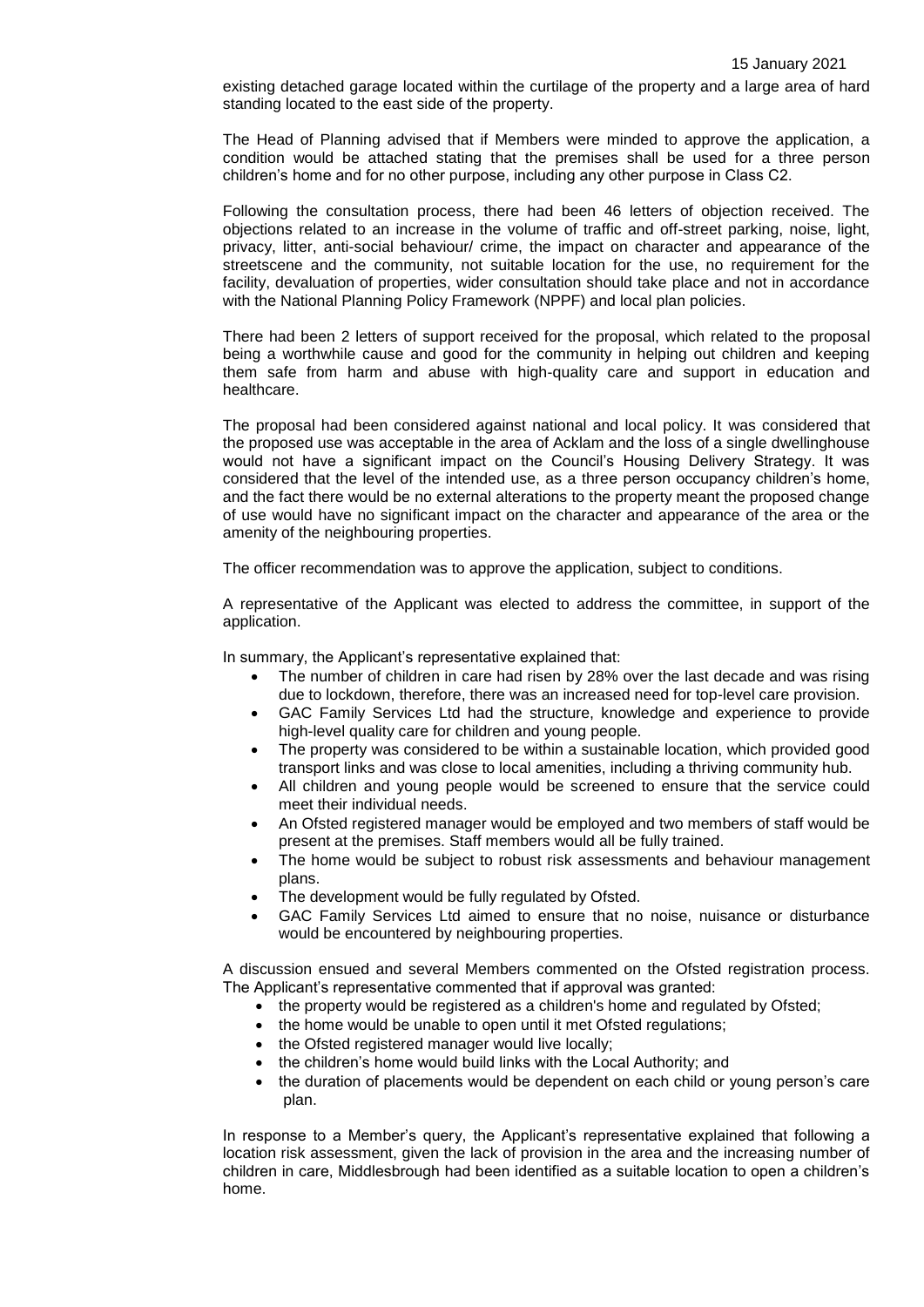A discussion ensued regarding the application, the change of use and the potential impact on amenity of neighbouring properties. The Applicant's representative responded to queries put forward by Members and advised that a multi-agency response would be taken when dealing with anti-social behaviour.

The Head of Planning explained that assessing the change of use was separate to the process for registering and monitoring the care home facilities. Registration and management of the children's home were not material planning considerations. Members were advised that the only issue that required consideration by the committee was the impact of the proposal on the surrounding area.

An Objector was elected to address the committee, in objection to the application.

In summary, the Objector explained that:

- 47 residents had submitted objections to the proposal, which was a considerable number.
- The area had already been subjected to a number of other developments, including Acklam Hall, Tees Valley Hospital and housing developments.
- The site was a semi-detached dwelling and an elderly gentleman resided next door.
- The shift rota proposed, with sleep in or awake carers overnight, was likely to have a detrimental impact on the occupier of the neighbouring property in respect of noise and disturbance.
- It would be more appropriate for the children's home to be located in a detached dwelling, where the impact on neighbouring properties could be minimised.
- The large area of hard standing located to the east side of the property was deceptive on the photographs shown to the committee and could only accommodate two vehicles.
- The property was located on an extremely busy junction.
- An application considered by Leeds County Council in 2020 had been refused due to the desirability of maintaining an area's prevailing character and setting. Similar reasoning could apply to the current application.
- The proposed location was a quiet residential area and the proposed commercial use would impact on the character of the area.
- The change of use from residential to commercial would set a precedent in the area.
- GAC Family Services Ltd had three homes in Northampton and the current proposal would be there fourth.
- GAC Family Services Ltd was a limited company, motivated by profit.

A Ward Councillor was elected to address the committee.

In summary, the Ward Councillor explained that:

- The safety and wellbeing of every resident was paramount.
- Previously, the Local Authority had commissioned children's homes through the NE12 Framework. The 12 local authorities in the northeast had made a commitment to commission placements through the framework to ensure that children and young people gained access to high-quality placements. The Local Authority's Children's Services now no longer operated within the framework and now commissioned placements via the Tees Valley Framework.
- GAC Family Services Ltd did not appear to be a provider for either of those frameworks. Therefore, aside from Ofsted, there would be no quality assurance in place to ensure the safety of children and young people placed in the home.
- There was a need for the home to provide placements for Middlesbrough's children and young people.
- The shift rota proposed, with awake carers overnight, gave the impression that children and young people placed may have complex needs, which could impact greatly on the occupier of the adjoining property.
- It would be more appropriate for the children's home to be located in a detached dwelling.

In light of the comments raised, the Development Control Manager advised that the needs of, and behaviours displayed by, the children and young people placed in the proposed children's home were not a material planning consideration. It was also added that, if Members were minded to refuse the application, a reason would need to be put forward. It was explained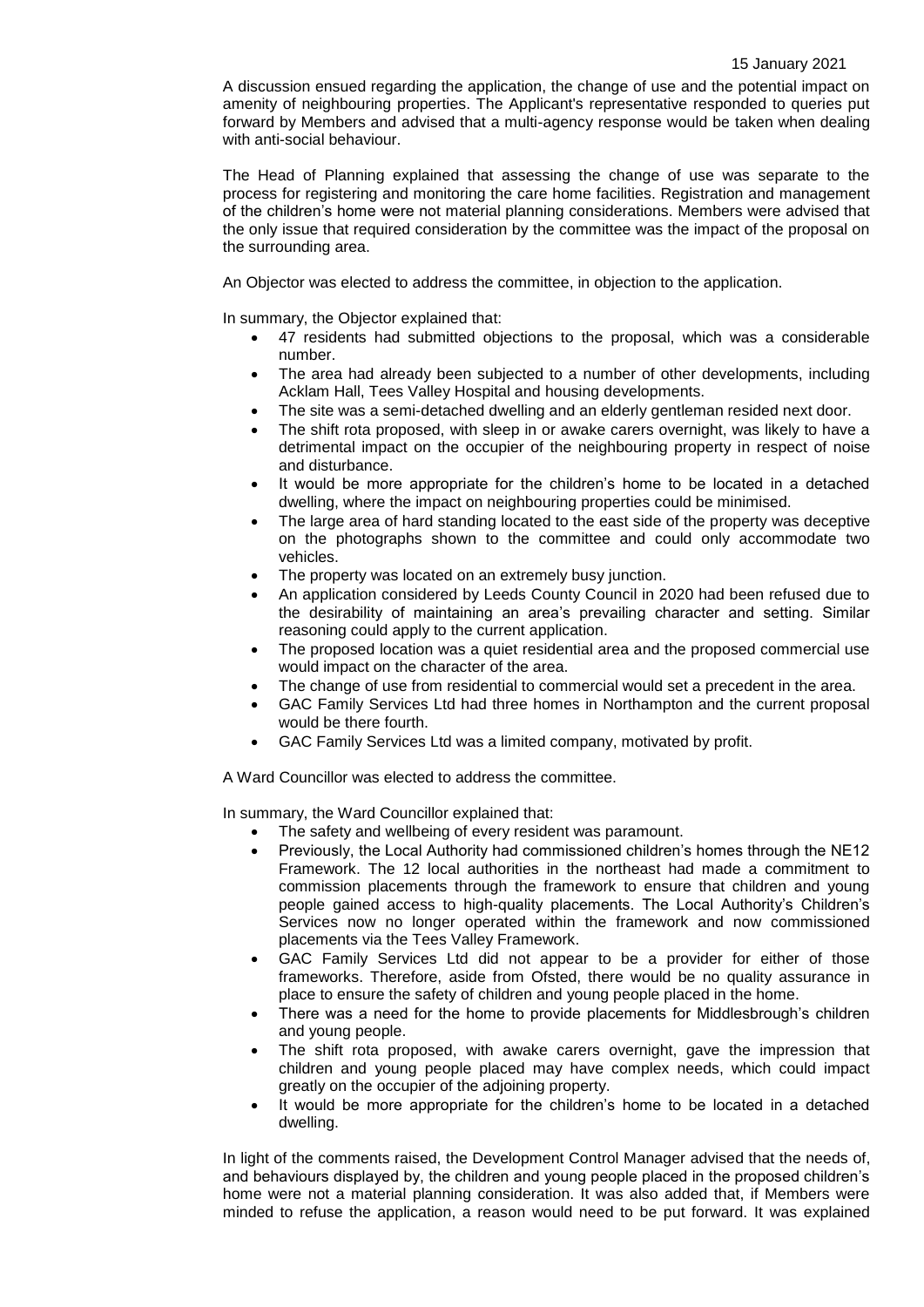that, from a planning perspective, there was a need to view the proposal as a residential use in a residential area.

A discussion ensued and a Member commented that although there was stigma attached to children's homes, a high number of properties in the borough had children and young people residing in them. It was commented that the proposal would provide a home to vulnerable children and young people in need. Another Member commented that with adequate supervision, the impact on the neighbouring property, in respect of noise, nuisance and disturbance, would be no more than another dwelling that was occupied by a family with children.

**ORDERED** that the application be **Approved on Condition** for the reasons set out in the report.

#### **20/0629/COU Change of use from retail A1 [E(a)] to hot food take away A5 (Sui Generis) at 2 Newport Crescent, Middlesbrough, TS1 5EP for Mr A Shahzad**

The Head of Planning advised that planning permission was sought to change the use of the premises from retail A1 (E (a)) to an A5 (sui generis) hot food takeaway use and for the installation of a flue on the side elevation of the building. The application site was identified as being within the retail sector of Middlesbrough town centre, where there was a mixture of retail, restaurants, drinking establishments and professional services.

The application site was 2 Newport Crescent, an end of terraced commercial two-storey building located within the town centre. The site was located within the defined retail sector of the town centre, as identified within the local plan.

The proposal was for the change of use of the ground floor into a hot food takeaway with the upper floor being utilised for storage. The only external alteration proposed was a flue on the side elevation of the building.

The application site was located within a predominantly commercial area of the town centre with no residential properties within the immediate vicinity.

Following consultation, three objections had been received from the Ward Councillors, which primarily focused on the impact of the proposal on public health.

The main considerations with the change of use application were the principles of the development, the impacts on the character and appearance of the streetscene, the impacts on the amenity of the occupiers of the neighbouring premises and highway safety.

It was explained that planning permission for A (hot food takeaways) was considered suitable where they were complimentary and would not harm the principle function of the sector.

The Head of Planning advised that the proposal complied with the Interim Hot Food Takeaway Policy, which aimed to manage the location of hot food takeaways in certain locations. The policy stated that hot food takeaways would only be permitted where:

- the total proportion of the A5 uses within the centre would not exceed 10%;
- the use would result in no more than 2 adjacent hot food takeaways or be within a primary shopping frontage area; and
- the use should not be located within 400m walking distance of a secondary school.

The most recent monitoring data (March 2019) had shown the town centre as having a proportion of 4% hot food takeaways. It had not been possible to update the information in March 2020, using the established methods, due to the Covid 19 lockdown restrictions. A desktop study suggested that a maximum of 5.2 % of units could be hot food takeaways (based on previous planning approvals). As such, the application would not result in the proportion of A5 uses exceeding 10%.

The application site was not located adjacent to existing A5 uses so would not result in more than 2 adjacent A5 uses within the street, was located just outside of the primary shopping front area and was located more than 400 metres from a secondary school. The proposal was therefore considered to be compliant with the Interim Hot Food Takeaway Policy.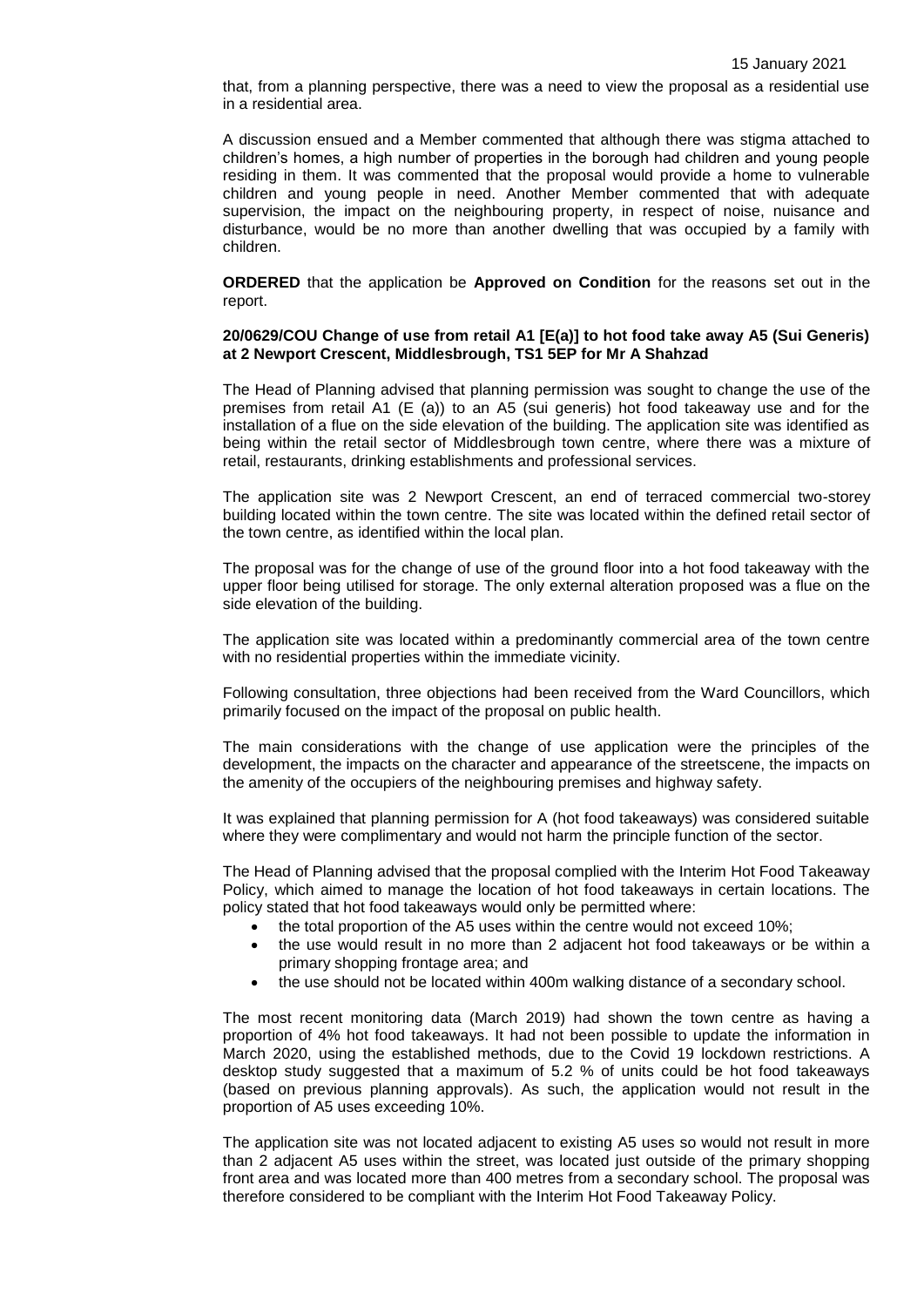The Head of Planning advised that the application was considered to be an acceptable form of development, fully in accordance with the relevant policy guidance and there were no material considerations that would indicate that the development should be refused.

The officer recommendation was to approve the application, subject to conditions.

In response to Members' queries, the Head of Planning explained that:

- There was not a concentration of hot food takeaways in the general location of the premises.
- There were no residential properties nearby.
- The Northern School of Arts provided post-16 education, therefore it was not considered as part of the policy.
- There was a number of restaurants in the locality that were now operating as takeaways due to the current Covid-19 crisis. It was confirmed that restaurants had a different use class, therefore, they were not identified as takeaways in the town centre. The extended permitted development for hot food takeaways enabled restaurants to change their use class to allow for the provision of takeaway food, but that was only temporary and would come to an end.

A Member expressed concern that:

- The applicant would be responsible for ensuring the waste receptacles were collected.
- The proposal planned to remove the existing external bin store and provide an internal bin store area within the building itself.

The Head of Planning commented that conditions on the proposal required a noise and odour assessment that would ensure there were no significant impacts on the amenity of neighbouring premises, in terms of noise and odour. Members were advised that if there were issues in respect of the disposal of waste, enforcement action could be taken.

In response to a Member's query regarding updating the Hot Food Takeaway Policy, the Head of Planning advised that the Local Plan was currently being reviewed. As part of the review, the Hot Food Takeaway Policy would be revisited, improved, developed and incorporated into the plan. However, it was highlighted that there was a need for the committee to consider the application in relation to the current policy framework.

In response to a Member's query, the Head of Planning advised that Greggs was classed as a retail use.

A discussion ensued and Members:

- expressed concerns in respect of the impact of the proposal on public health;
- disputed the definition of hot food takeaway;
- expressed concern with regard to the proliferation of hot food takeaways and other retail units that sell hot food in the vicinity of the premises; and
- commented that the number of premises selling hot food was excessive.

Concerns were also expressed in respect of the storage of waste. The Development Control Manager advised that the unit was an existing premises and mismanagement of waste could be enforced against.

**ORDERED** that the application be **Refused** for the reasons outlined below:

In the opinion of the Local Planning Authority the proposed Hot Food Takeaway will *result in a proliferation of Hot Food Takeaways and other fast food type outlets within the area which is considered to be contrary to the principles of the Council's Interim Hot Food Takeaway Policy which seeks to limit the number of Hot Food Take-away uses and to maintain a predominantly retailing function to the town centre.*

#### 20/30 **APPLICATIONS APPROVED BY THE HEAD OF PLANNING**

The Head of Planning submitted details of planning applications which had been approved to date in accordance with the delegated authority granted to him at Minute 187 (29 September 1992).